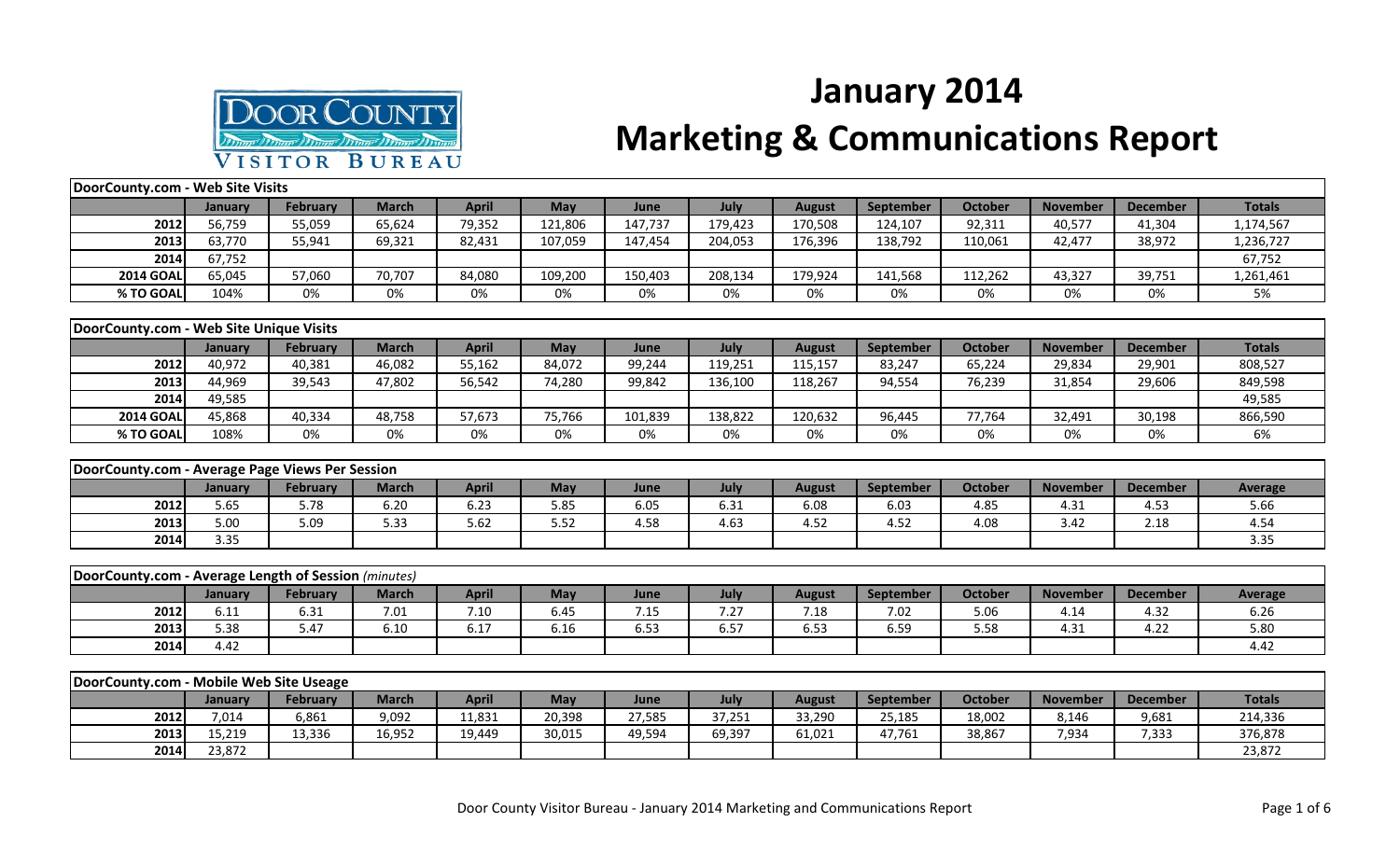| DoorCounty.com - Top Ten Most Requested Pages for the Month      |                |                 |              |              |                            |                                                     |         |               |           |                          |                                 |                 |                        |
|------------------------------------------------------------------|----------------|-----------------|--------------|--------------|----------------------------|-----------------------------------------------------|---------|---------------|-----------|--------------------------|---------------------------------|-----------------|------------------------|
| $\overline{1}$ Home Page                                         |                |                 |              |              |                            | 5) /plan-your-trip/visitor-guide                    |         |               |           |                          | 9) /where-to-stay/cottage-house |                 |                        |
| 2) /where-to-stay                                                |                |                 |              |              |                            | 6) /seasonal-promotions-directory/nature-of-romance |         |               |           | 10) /newsletter          |                                 |                 |                        |
| 3) / events                                                      |                |                 |              |              | 7) /what-to-do             |                                                     |         |               |           |                          |                                 |                 |                        |
| 4) /seasonal-promotions-directory/nature-of-romance/enter-to-win |                |                 |              |              | 8) /plan-your-trip         |                                                     |         |               |           |                          |                                 |                 |                        |
|                                                                  |                |                 |              |              |                            |                                                     |         |               |           |                          |                                 |                 |                        |
| DoorCounty.com - Top Ten Sources                                 |                |                 |              |              |                            |                                                     |         |               |           |                          |                                 |                 |                        |
| 1) google/organic                                                |                |                 |              |              | 5) yahoo/organic           |                                                     |         |               |           | 9) google/cpc            |                                 |                 |                        |
| 2) DoorCounty/Email                                              |                |                 |              |              | 6) m.facebook.com/referral |                                                     |         |               |           | 10) innline.com/referral |                                 |                 |                        |
| 3) Direct                                                        |                |                 |              |              | 7) facebook.com/referral   |                                                     |         |               |           |                          |                                 |                 |                        |
| 4) bing/organic                                                  |                |                 |              |              |                            | 8) travelwisconsin.com/referral                     |         |               |           |                          |                                 |                 |                        |
|                                                                  |                |                 |              |              |                            |                                                     |         |               |           |                          |                                 |                 |                        |
| Social Media: Facebook                                           |                |                 |              |              |                            |                                                     |         |               |           |                          |                                 |                 |                        |
| <b>Impressions</b>                                               | January        | February        | <b>March</b> | <b>April</b> | May                        | June                                                | July    | <b>August</b> | September | <b>October</b>           | <b>November</b>                 | <b>December</b> | <b>Totals</b>          |
| 2012                                                             | 191,394        | 198,686         | 198,684      | 163,672      | 215,057                    | 218,996                                             | 219,603 | 233,092       | 211,142   | 174,245                  | 825,198                         | 1,156,708       | 4,006,477              |
| 2013                                                             | 705,864        | 438,515         | 508,267      | 913,060      | 718,887                    | 731,781                                             | 862,530 | 3,417,990     | 906,036   | 973,792                  | 789,279                         | 757,391         | 11,723,392             |
| 2014                                                             | 1,072,474      |                 |              |              |                            |                                                     |         |               |           |                          |                                 |                 |                        |
| <b>Post Views</b>                                                | <b>January</b> | February        | <b>March</b> | <b>April</b> | <b>May</b>                 | June                                                | July    | <b>August</b> | September | <b>October</b>           | <b>November</b>                 | <b>December</b> | <b>Totals</b>          |
| 2012                                                             | 42,566         | 44,999          | 52,921       | 46,245       | 41,652                     | 47,465                                              | 61,081  | 75,506        | 63,265    | 45,846                   | 213,729                         | 324,232         | 1,059,507              |
| 2013                                                             | 201,757        | 153,573         | 235,988      | 421,933      | 397,823                    | 339,344                                             | 694,065 | 837,676       | 661,885   | 555,945                  | 75,063                          | 403,674         | 4,978,726              |
| 2014                                                             | 207,464        |                 |              |              |                            |                                                     |         |               |           |                          |                                 |                 |                        |
| <b>Page Views</b>                                                | <b>January</b> | February        | <b>March</b> | <b>April</b> | May                        | June                                                | July    | <b>August</b> | September | <b>October</b>           | <b>November</b>                 | <b>December</b> | <b>Totals</b>          |
| 2012                                                             | 2,485          | 3,072           | 2,377        | 1,735        | 2,383                      | 2,542                                               | 1,382   | 1,227         | 1,222     | 2,312                    | 3,948                           | 2,432           | 27,117                 |
| 2013                                                             | 3,372          | 2,134           | 3,474        | 8,976        | 5,164                      | 5,398                                               | 6,440   | 7,471         | 7,069     | 4,702                    | 1,637                           | 1,870           | 57,707                 |
| 2014                                                             | 11,533         |                 |              |              |                            |                                                     |         |               |           |                          |                                 |                 |                        |
| "Talking about this"                                             | January        | <b>February</b> | <b>March</b> | <b>April</b> | May                        | June                                                | July    | <b>August</b> | September | <b>October</b>           | <b>November</b>                 | <b>December</b> | <b>Totals</b>          |
| 2012                                                             | 1,228          | 848             | 617          | 400          | 736                        | 694                                                 | 656     | 1,612         | 2,187     | 2,575                    | 8,622                           | 6,402           | 26,577                 |
| 2013                                                             | 10,392         | 7,919           | 8,284        | 9,445        | 10,709                     | 11,474                                              | 14,225  | 41,084        | 19,793    | 26,352                   | 16,522                          | 19,697          | 195,896                |
| 2014                                                             | 18,365         |                 |              |              |                            |                                                     |         |               |           |                          |                                 |                 |                        |
| <b>Social Media: Twitter Followers</b>                           |                |                 |              |              |                            |                                                     |         |               |           |                          |                                 |                 |                        |
|                                                                  | January        | February        | <b>March</b> | <b>April</b> | May                        | June                                                | July    | <b>August</b> | September | <b>October</b>           | <b>November</b>                 | <b>December</b> | <b>Annual % Growth</b> |
| 2012                                                             | 1,352          | 1,392           | 1,430        | 1,427        | 1,514                      | 1,559                                               | 1,625   | 1,668         | 1,702     | 1,764                    | 1,795                           | 1,833           | 36%                    |
| 2013                                                             | 1,833          | 1,975           | 2,032        | 2,109        | 2,187                      | 2,235                                               | 2,340   | 2,402         | 2,426     | 2,479                    | 2,537                           | 2,589           | 41%                    |
| 2014                                                             | 2,654          |                 |              |              |                            |                                                     |         |               |           |                          |                                 |                 |                        |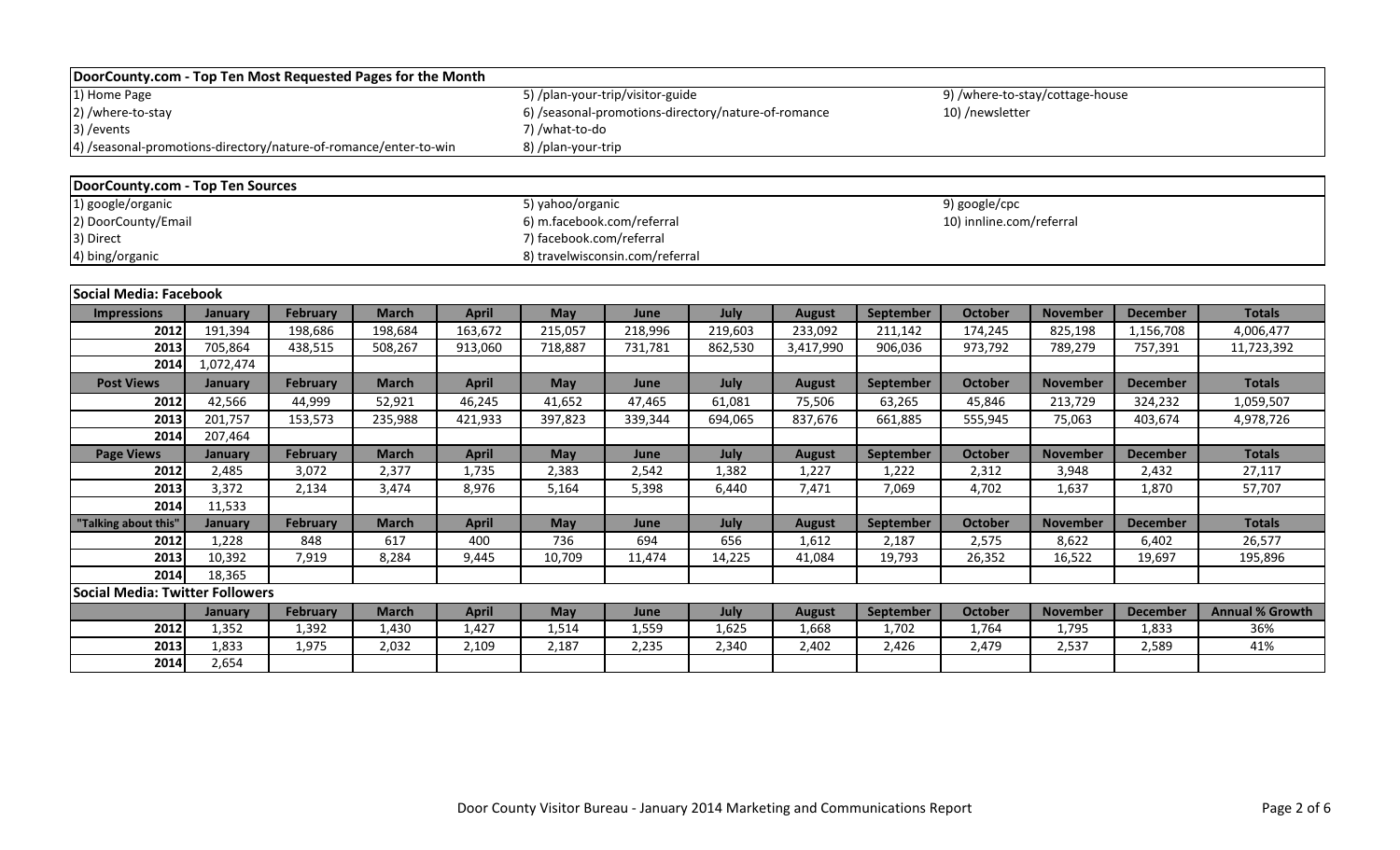| Social Media: Insider Expert Blog Page Views                         |                                    |                               |              |                                                                                               |         |         |         |               |           |                             |                 |                 |                |
|----------------------------------------------------------------------|------------------------------------|-------------------------------|--------------|-----------------------------------------------------------------------------------------------|---------|---------|---------|---------------|-----------|-----------------------------|-----------------|-----------------|----------------|
|                                                                      | January                            | <b>February</b>               | <b>March</b> | <b>April</b>                                                                                  | May     | June    | July    | <b>August</b> | September | <b>October</b>              | <b>November</b> | <b>December</b> | <b>Totals</b>  |
| 2012                                                                 | 831                                | 816                           | 584          | 495                                                                                           | 673     | 788     | 1,143   | 1,003         | 619       | 632                         | 358             | 336             | 8,278          |
| 2013                                                                 | 337*                               | 1,107                         | 2,238        | 3,359                                                                                         | 3,788   | 3,458   | 4,580   | 4,730         | 2,990     | 3,111                       | 1,868           | 976             | 32,542         |
| 2014                                                                 | 2,160                              |                               |              |                                                                                               |         |         |         |               |           |                             |                 |                 |                |
|                                                                      |                                    |                               |              | *In February 2013 the <i>Insider Expert</i> blog views replaced the former staff blog numbers |         |         |         |               |           |                             |                 |                 |                |
|                                                                      |                                    |                               |              |                                                                                               |         |         |         |               |           |                             |                 |                 |                |
| <b>Explore The Door Video Travel Show Activity (views/downloads)</b> |                                    |                               |              |                                                                                               |         |         |         |               |           |                             |                 |                 |                |
|                                                                      | January                            | <b>February</b>               | <b>March</b> | <b>April</b>                                                                                  | May     | June    | July    | <b>August</b> | September | <b>October</b>              | <b>November</b> | <b>December</b> | <b>Totals</b>  |
| 2012                                                                 | 6,558                              | 5,606                         | 7,296        | 7,315                                                                                         | 10,554  | 13,237  | 17,945  | 13,338        | 9,224     | 7,172                       | 4,293           | 4,180           | 106,718        |
| 2013                                                                 | 6,334                              | 5,378                         | 6,134        | 5,397                                                                                         | 6,601   | 7,420   | 9,686   | 8,201         | 6,158     | 5,112                       | 1,871           | 2,168           | 70,460         |
| 2014                                                                 | 2,631                              |                               |              |                                                                                               |         |         |         |               |           |                             |                 |                 | 2,631          |
|                                                                      |                                    |                               |              |                                                                                               |         |         |         |               |           |                             |                 |                 |                |
| <b>Pay-Per-Click Results</b>                                         |                                    |                               |              |                                                                                               |         |         |         |               |           |                             |                 |                 |                |
|                                                                      | January                            | <b>February</b>               | <b>March</b> | <b>April</b>                                                                                  | May     | June    | July    | <b>August</b> | September | October                     | <b>November</b> | <b>December</b> | <b>Totals</b>  |
| 2012                                                                 |                                    | 2012 program started in April |              | 4,419                                                                                         | 5,573   | 6,411   | 6,453   | 4,845         | 5,718     | 4,906                       | 3,321           | 3,882           | 45,528         |
|                                                                      | 2013 2013 Program started in March |                               | 3,222        | 3,797                                                                                         | 5,110   | 4,532   | 4,997   | 4,945         | 4,108     | 4,033                       | 3,156           | n/a             | 37,900         |
| 2014                                                                 | 2,432                              |                               |              |                                                                                               |         |         |         |               |           |                             |                 |                 |                |
|                                                                      |                                    |                               |              |                                                                                               |         |         |         |               |           |                             |                 |                 |                |
| Door County E-Newsletter - Number of E-Mails Sent (with remails)     |                                    |                               |              |                                                                                               |         |         |         |               |           |                             |                 |                 |                |
|                                                                      | January                            | <b>February</b>               | <b>March</b> | <b>April</b>                                                                                  | May     | June    | July    | <b>August</b> | September | October                     | <b>November</b> | <b>December</b> | <b>Totals</b>  |
| 2012                                                                 | 437,876                            | 429,892                       | 422,016      | 416,363                                                                                       | 423,591 | 431,349 | 429,697 | 424,671       | 216,240*  | 411,531                     | 195,130         | 330,394         | 4,568,750      |
| 2013                                                                 | 326,396                            | 321,595                       | 319,699      | 308,619                                                                                       | 332,534 | 336,442 | 311,189 | 342,967       | 319,249   | 322,423                     | 308,090         | 306,833         | 3,856,036      |
| 2014                                                                 | 310,665                            |                               |              |                                                                                               |         |         |         |               |           |                             |                 |                 |                |
|                                                                      |                                    |                               |              |                                                                                               |         |         |         |               |           | *Remail happened in October |                 |                 |                |
|                                                                      |                                    |                               |              |                                                                                               |         |         |         |               |           |                             |                 |                 |                |
| Door County E-Newsletter - Open Rates                                |                                    |                               |              |                                                                                               |         |         |         |               |           |                             |                 |                 |                |
|                                                                      | January                            | <b>February</b>               | <b>March</b> | <b>April</b>                                                                                  | May     | June    | July    | <b>August</b> | September | <b>October</b>              | <b>November</b> | <b>December</b> | <b>Average</b> |
| 2012                                                                 | 16.67%                             | 12.70%                        | 14.10%       | 17.20%                                                                                        | 19.90%  | 13.30%  | 15.40%  | 17.20%        | 17.90%    | 16.90%                      | 15.80%          | 15.50%          | 16.05%         |
| 2013                                                                 | 19.90%                             | 20.60%                        | 20.00%       | 21.10%                                                                                        | 25.20%  | 21.10%  | 21.40%  | 24.00%        | 23.80%    | 24.80%                      | 24.10%          | 22.00%          | 22.33%         |
| 2014                                                                 | 25.30%                             |                               |              |                                                                                               |         |         |         |               |           |                             |                 |                 |                |
|                                                                      |                                    |                               |              |                                                                                               |         |         |         |               |           |                             |                 |                 |                |
|                                                                      |                                    |                               |              |                                                                                               |         |         |         |               |           |                             |                 |                 |                |
| Door County E-Newsletter - Click Thru's                              |                                    |                               |              |                                                                                               |         |         |         |               |           |                             |                 |                 |                |
|                                                                      | January                            | <b>February</b>               | <b>March</b> | <b>April</b>                                                                                  | May     | June    | July    | <b>August</b> | September | October                     | <b>November</b> | <b>December</b> | <b>Average</b> |
| 2012                                                                 | 3.86%                              | 2.80%                         | 2.00%        | 2.10%                                                                                         | 2.80%   | 1.60%   | 2.10%   | 1.70%         | 2.30%     | 1.70%                       | 2.00%           | 1.30%           | 2.19%          |
| 2013                                                                 | 2.80%                              | 2.70%                         | 2.70%        | 3.00%                                                                                         | 4.20%   | 3.30%   | 3.40%   | 3.50%         | 3.80%     | 3.20%                       | 2.80%           | 1.90%           | 3.11%          |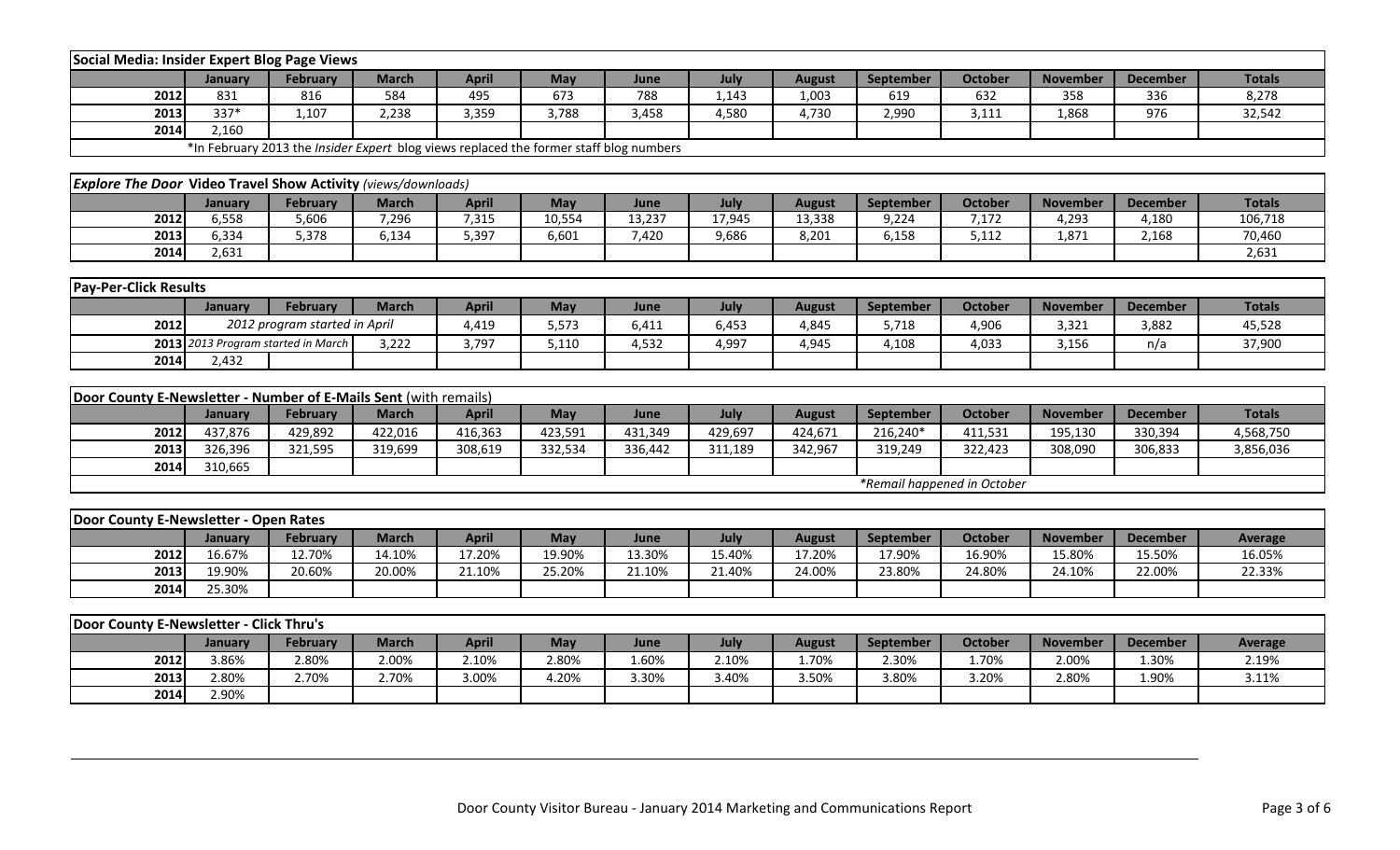| <b>Advertising - Programs &amp; Campaigns</b>  |                           |                 |                  |                               |            |                                     |                  |                  |                  |                |                                                                         |                  |               |
|------------------------------------------------|---------------------------|-----------------|------------------|-------------------------------|------------|-------------------------------------|------------------|------------------|------------------|----------------|-------------------------------------------------------------------------|------------------|---------------|
|                                                | January                   | <b>February</b> | <b>March</b>     | <b>April</b>                  | May        | June                                | July             | <b>August</b>    | September        | <b>October</b> | <b>November</b>                                                         | <b>December</b>  |               |
| 2012                                           | Image/NOR                 | <b>NOR</b>      | Image            | Image/FOB*                    | Image/FOB* | Image/LGBT                          | Image/LGBT       | Image/LGBT       | Im/LGBT/SDSD     | Image/SDSD     | Im/HHN/LGBT                                                             | Image            |               |
| 2013                                           | Image/NOR                 | <b>NOR</b>      | Image/LGBT       | Image/LGBT                    | Image      | Image                               | Image/LGBT       | Image            | Image/SDSDC      | Image/SDSD     | Image                                                                   | Image/NOR        |               |
|                                                | 2014 Image/NOR            |                 |                  |                               |            |                                     |                  |                  |                  |                |                                                                         |                  |               |
|                                                | *SOB = Season of Blossoms |                 |                  | ** KSD = Kingdom So Delicious |            | *** HHN = Holidays and Holly Nights |                  |                  |                  |                | **** NOR = Nature of Romance *****SDSDC = So Delicious. So Door County. |                  |               |
|                                                |                           |                 |                  |                               |            |                                     |                  |                  |                  |                |                                                                         |                  |               |
| <b>Advertising - Gross Impressions</b>         |                           |                 |                  |                               |            |                                     |                  |                  |                  |                |                                                                         |                  |               |
|                                                | January                   | <b>February</b> | <b>March</b>     | <b>April</b>                  | May        | June                                | July             | <b>August</b>    | September        | October        | <b>November</b>                                                         | <b>December</b>  | <b>Total</b>  |
| 2012                                           | 603,196                   | 322,727         | 7,058            | 922,717                       | 6,653,500  | 7,246,016                           | 12,858,131       | 2,690,628        | 1,982,372        | 501,418        | 1,648,347                                                               | 85               | 35,436,195    |
| 2013                                           | 106,273                   | 480,182         | 123,101          | 124,644                       | 4,759,128  | 7,494,467                           | 6,332,927        | 6,046,422        | 2,911,882        | 1,136,216      | 130,040                                                                 | 104,743          | 29,750,025    |
| 2014                                           | 70,620                    |                 |                  |                               |            |                                     |                  |                  |                  |                |                                                                         |                  |               |
|                                                |                           |                 |                  |                               |            |                                     |                  |                  |                  |                |                                                                         |                  |               |
| <b>Advertising - Media Placed 2014</b>         |                           |                 |                  |                               |            |                                     |                  |                  |                  |                |                                                                         |                  |               |
|                                                | January                   | <b>February</b> | <b>March</b>     | <b>April</b>                  | May        | June                                | July             | <b>August</b>    | September        | <b>October</b> | <b>November</b>                                                         | <b>December</b>  | <b>Total</b>  |
| <b>Total Paid</b>                              | \$2,367                   |                 |                  |                               |            |                                     |                  |                  |                  |                |                                                                         |                  |               |
| <b>Co-Op Dollars</b>                           | \$2,837                   |                 |                  |                               |            |                                     |                  |                  |                  |                |                                                                         |                  |               |
| <b>Barter Dollars</b>                          | \$725                     |                 |                  |                               |            |                                     |                  |                  |                  |                |                                                                         |                  |               |
| <b>Unpaid Dollars</b>                          | \$0                       |                 |                  |                               |            |                                     |                  |                  |                  |                |                                                                         |                  |               |
| <b>Media Marketing Program - Impressions</b>   |                           |                 |                  |                               |            |                                     |                  |                  |                  |                |                                                                         |                  |               |
|                                                | <b>January</b>            | <b>February</b> | <b>March</b>     | <b>April</b>                  | May        | June                                | July             | <b>August</b>    | September        | <b>October</b> | <b>November</b>                                                         | <b>December</b>  | <b>Totals</b> |
| 2012                                           | 23,227,492                | 850,742         | 17,200,525       | 10,142,348                    | 13,876,785 | 3,979,061                           | 1,379,279        | 1,762,561        | 8,028,122        | 3,258,160      | 968,968                                                                 | 9,884,333        | 94,558,376    |
| 2013                                           | 1,670,178                 | 8,638,771       | 10,208,354       | 1,933,183                     | 1,028,329  | 20,328,268                          | 8,173,056        | 31,790,411       | 9,995,295        | 285,691,328    | 4,298,436                                                               | 7,342,018        | 391,097,627   |
| 2014                                           | 37,852,999                |                 |                  |                               |            |                                     |                  |                  |                  |                |                                                                         |                  | 37,852,999    |
| <b>2014 GOAL</b>                               | 8,332,195                 | 1,457,200       | 7,827,279        | 7,829,330                     | 9,442,041  | 2,939,581                           | 26,753,593       | 8,803,012        | 11,286,421       | 24,607,543     | 4,761,510                                                               | 7,881,835        | 121,921,540   |
| % TO GOAL                                      | 454%                      | 0%              | 0%               | 0%                            | 0%         | 0%                                  | 0%               | 0%               | 0%               | 0%             | $0\%$                                                                   | $0\%$            | 31%           |
|                                                |                           |                 |                  |                               |            |                                     |                  |                  |                  |                |                                                                         |                  |               |
| Media Marketing Program - Ad Value Equivalency |                           |                 |                  |                               |            |                                     |                  |                  |                  |                |                                                                         |                  |               |
|                                                | January                   | <b>February</b> | <b>March</b>     | <b>April</b>                  | May        | June                                | July             | <b>August</b>    | September        | <b>October</b> | <b>November</b>                                                         | <b>December</b>  | <b>Totals</b> |
| 2012                                           | \$794,635                 | \$38,569        | \$1,066,547      | \$824,094                     | \$182,636  | \$35,195                            | \$16,126         | \$79,036         | \$20,382         | \$77,307       | \$57,513                                                                | \$24,852         | \$3,216,892   |
| 2013                                           | \$13,829                  | \$50,527        | \$25,621         | \$51,532                      | \$28,678   | \$44,542                            | \$59,408         | \$1,400,537      | \$30,423         | \$149,500      | \$50,362                                                                | \$72,869         | \$1,977,828   |
| 2014                                           | $\overline{$}104,143$     |                 |                  |                               |            |                                     |                  |                  |                  |                |                                                                         |                  | \$104,143     |
|                                                |                           |                 |                  |                               |            |                                     |                  |                  |                  |                |                                                                         |                  |               |
| Media Marketing Program - Visiting Journalists |                           |                 |                  |                               |            |                                     |                  |                  |                  |                |                                                                         |                  |               |
|                                                | January                   | <b>February</b> | <b>March</b>     | <b>April</b>                  | May        | June                                | July             | <b>August</b>    | <b>September</b> | October        | <b>November</b>                                                         | <b>December</b>  | <b>Totals</b> |
| 2012                                           | $\mathbf 0$               | 16              | $\boldsymbol{0}$ | $\mathbf 0$                   | 13         | 17                                  | $\boldsymbol{0}$ | $\boldsymbol{0}$ | 11               | 15             | $\mathbf 0$                                                             | 0                | 72            |
| 2013                                           | $\pmb{0}$                 | 11              | $\mathbf 0$      | $1\,$                         | 13         | 22                                  | 9                | 6                | $5\phantom{.}$   | 11             | $\mathbf 0$                                                             | $\boldsymbol{0}$ | 78            |
| 2014                                           | $\boldsymbol{0}$          |                 |                  |                               |            |                                     |                  |                  |                  |                |                                                                         |                  |               |
| <b>2014 GOAL</b>                               |                           | 12              |                  |                               | 8          | 20                                  | 6                | 6                | 4                | 14             |                                                                         |                  | 70            |

**% TO GOAL** 0% 0% 0% 0% 0% 0% 0% 0%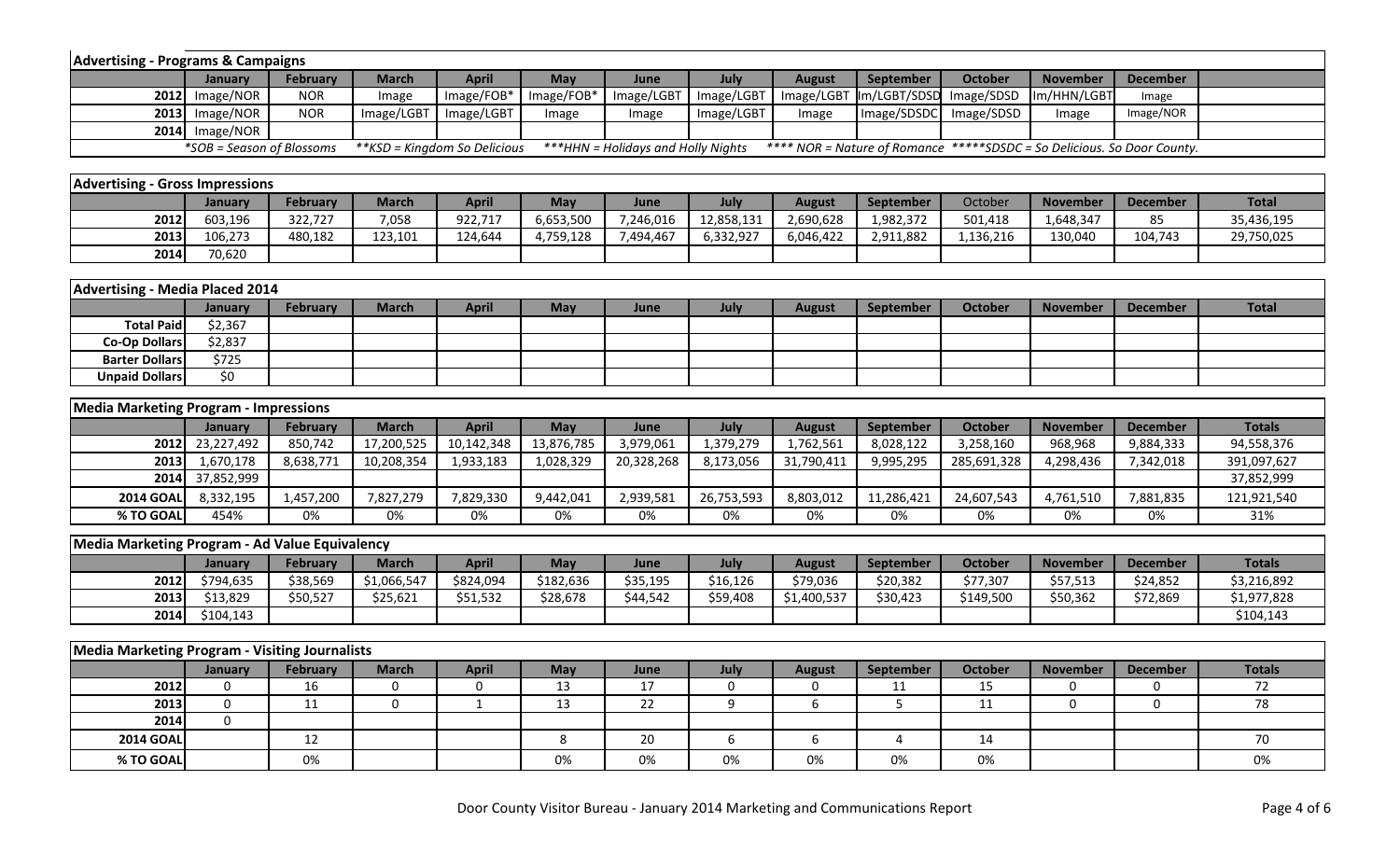| <b>Group Tour Contacts</b>                                                                                                                                                               |                 |                 |                 |                 |                  |                |                  |                 |                 |                |                 |                 |                |
|------------------------------------------------------------------------------------------------------------------------------------------------------------------------------------------|-----------------|-----------------|-----------------|-----------------|------------------|----------------|------------------|-----------------|-----------------|----------------|-----------------|-----------------|----------------|
|                                                                                                                                                                                          | January         | <b>February</b> | <b>March</b>    | <b>April</b>    | May              | June           | July             | <b>August</b>   | September       | <b>October</b> | <b>November</b> | <b>December</b> | <b>Totals</b>  |
| 2012                                                                                                                                                                                     | 122             | 106             | 78              | 4               | 9                | 100            | 21               | 21              | 69              | 30             | 51              | 47              | 658            |
| 2013                                                                                                                                                                                     | 87              | 314             | 127             | 83              | 538              | 49             | 9                | 213             | 31              | 83             | 145             | 42              | 1,721          |
| 2014                                                                                                                                                                                     | 153             |                 |                 |                 |                  |                |                  |                 |                 |                |                 |                 |                |
| <b>2014 GOAL</b>                                                                                                                                                                         | 153             | 350             | 125             | 110             | 125              | 75             | 75               | 250             | 85              | 160            | 170             | 60              | 1,738          |
| % TO GOAL                                                                                                                                                                                | 100%            | $0\%$           | $0\%$           | $0\%$           | $0\%$            | $0\%$          | 0%               | $0\%$           | 0%              | $0\%$          | 0%              | $0\%$           | 0%             |
|                                                                                                                                                                                          |                 |                 |                 |                 |                  |                |                  |                 |                 |                |                 |                 |                |
| <b>Group Tour Inquiries</b>                                                                                                                                                              |                 |                 |                 |                 |                  |                |                  |                 |                 |                |                 |                 |                |
| <b>February</b><br><b>March</b><br><b>April</b><br>May<br>July<br>September<br><b>October</b><br><b>November</b><br><b>Totals</b><br>June<br><b>August</b><br><b>December</b><br>January |                 |                 |                 |                 |                  |                |                  |                 |                 |                |                 |                 |                |
| 2012                                                                                                                                                                                     | 26              | 19              | 10              | 5               | 9                | 27             | 25               | 16              | $\overline{7}$  | 8              | 15              | 21              | 188            |
| 2013                                                                                                                                                                                     | $\overline{22}$ | $\overline{9}$  | $6\overline{}$  | $\overline{8}$  | 72               | $\overline{4}$ | $\overline{9}$   | $\overline{20}$ | 14              | $\overline{8}$ | 8               | $\overline{7}$  | 187            |
| 2014                                                                                                                                                                                     | $\overline{29}$ |                 |                 |                 |                  |                |                  |                 |                 |                |                 |                 |                |
| <b>2014 GOAL</b>                                                                                                                                                                         | 18              | 45              | 8               | 8               | 25               | $\,8\,$        | 15               | 23              | 20              | 9              | 5               | $5\overline{)}$ | 189            |
| % TO GOAL                                                                                                                                                                                | 161%            | 0%              | 0%              | 0%              | 0%               | 0%             | 0%               | 0%              | 0%              | 0%             | 0%              | 0%              | 0%             |
|                                                                                                                                                                                          |                 |                 |                 |                 |                  |                |                  |                 |                 |                |                 |                 |                |
| <b>Meeting/Event Planner Contacts</b>                                                                                                                                                    |                 |                 |                 |                 |                  |                |                  |                 |                 |                |                 |                 |                |
|                                                                                                                                                                                          | January         | <b>February</b> | <b>March</b>    | <b>April</b>    | May              | June           | July             | <b>August</b>   | September       | <b>October</b> | <b>November</b> | <b>December</b> | <b>Totals</b>  |
| 2012                                                                                                                                                                                     | 115             | 45              | 52              | $\overline{30}$ | 214              | 30             | $\overline{55}$  | 95              | 74              | 114            | 73              | 117             | 1,014          |
| 2013                                                                                                                                                                                     | 75              | 43              | 131             | 40              | 307              | 79             | 147              | 144             | 124             | 197            | 59              | 61              | 1,407          |
| 2014                                                                                                                                                                                     | 81              |                 |                 |                 |                  |                |                  |                 |                 |                |                 |                 |                |
| <b>2014 GOAI</b>                                                                                                                                                                         | 75              | 65              | 110             | 60              | 250              | 75             | 125              | 156             | 100             | 200            | 90              | 95              | 1,421          |
| % TO GOAL                                                                                                                                                                                | 108%            | 0%              | 0%              | 0%              | 0%               | 0%             | 0%               | 0%              | $0\%$           | 0%             | $0\%$           | $0\%$           | 0%             |
|                                                                                                                                                                                          |                 |                 |                 |                 |                  |                |                  |                 |                 |                |                 |                 |                |
| <b>Meeting/Event Planner Inquiries</b>                                                                                                                                                   |                 |                 |                 |                 |                  |                |                  |                 |                 |                |                 |                 |                |
|                                                                                                                                                                                          | January         | <b>February</b> | <b>March</b>    | <b>April</b>    | May              | June           | July             | <b>August</b>   | September       | <b>October</b> | <b>November</b> | <b>December</b> | <b>Totals</b>  |
| 2012                                                                                                                                                                                     | 73              | 46              | 55              | 32              | 14               | 27             | 55               | 52              | 34              | 38             | 37              | 51              | 514            |
| 2013                                                                                                                                                                                     | 67              | 43              | $\overline{37}$ | 40              | $\overline{52}$  | 79             | 63               | 64              | $\overline{72}$ | 49             | 29              | 24              | 619            |
| 2014                                                                                                                                                                                     | $\overline{30}$ |                 |                 |                 |                  |                |                  |                 |                 |                |                 |                 |                |
| <b>2014 GOAL</b>                                                                                                                                                                         | 59              | 48              | 63              | 44              | 45               | 50             | 70               | 75              | 44              | 44             | 50              | 33              | 625            |
| % TO GOAL                                                                                                                                                                                | 51%             | 0%              | $0\%$           | $0\%$           | 0%               | 0%             | 0%               | $0\%$           | $0\%$           | 0%             | 0%              | $0\%$           | $0\%$          |
|                                                                                                                                                                                          |                 |                 |                 |                 |                  |                |                  |                 |                 |                |                 |                 |                |
| <b>Trade Show Participation</b>                                                                                                                                                          |                 |                 |                 |                 |                  |                |                  |                 |                 |                |                 |                 |                |
|                                                                                                                                                                                          | January         | <b>February</b> | <b>March</b>    | <b>April</b>    | May              | June           | July             | <b>August</b>   | September       | <b>October</b> | <b>November</b> | <b>December</b> | <b>Totals</b>  |
| 2012                                                                                                                                                                                     | $\mathbf{1}$    | $\overline{2}$  | $\mathbf 0$     | $\mathbf 0$     | $\boldsymbol{0}$ | $\mathbf{1}$   | $\boldsymbol{0}$ | 0               | 1               | $\bf{0}$       | 0               | 0               | 5              |
| 2013                                                                                                                                                                                     | $\mathbf{1}$    | $\mathbf{1}$    | $\overline{0}$  | $\mathbf{1}$    | $\overline{0}$   | $\mathbf 0$    | $\mathbf 0$      | $\mathbf 0$     | $\mathbf 0$     | $\overline{2}$ | $\mathbf{1}$    | $\mathbf{1}$    | $\overline{7}$ |
| 2014                                                                                                                                                                                     | $\mathbf{1}$    |                 |                 |                 |                  |                |                  |                 |                 |                |                 |                 |                |